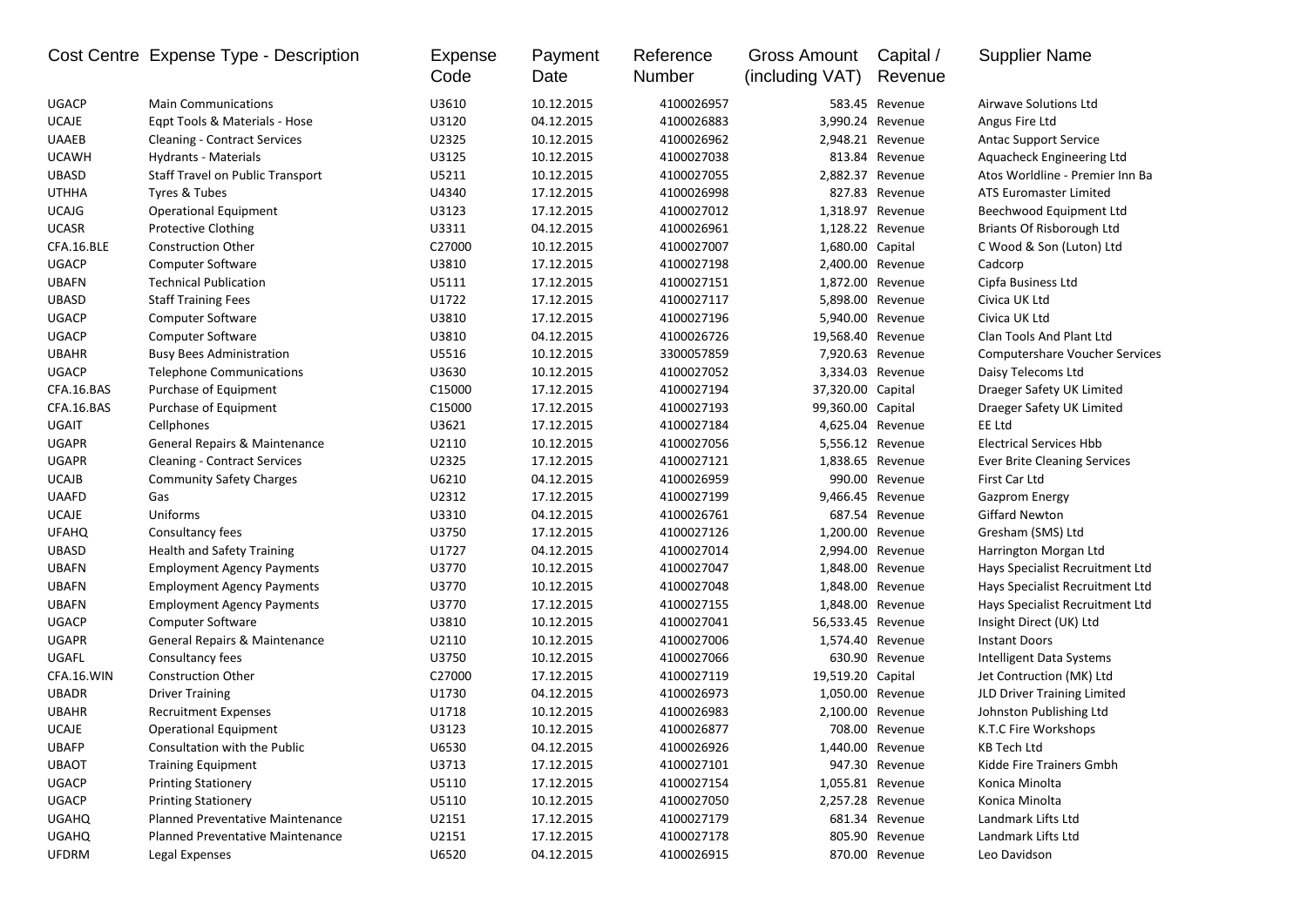|              | Cost Centre Expense Type - Description    | Expense<br>Code | Payment<br>Date | Reference<br>Number | Gross Amount<br>(including VAT) | Capital /<br>Revenue | <b>Supplier Name</b>                 |
|--------------|-------------------------------------------|-----------------|-----------------|---------------------|---------------------------------|----------------------|--------------------------------------|
| UGAFL        | Car Leasing                               | U4219           | 04.12.2015      | 4100026807          |                                 | 1,761.12 Revenue     | Lex Autolease Ltd                    |
| UGAFL        | Car Leasing                               | U4219           | 04.12.2015      | 4100026981          |                                 | 4,340.72 Revenue     | Lex Autolease Ltd                    |
| UGAFL        | Car Leasing                               | U4219           | 04.12.2015      | 4100026934          | 11,178.86 Revenue               |                      | Lex Autolease Ltd                    |
| <b>UAAFC</b> | Rents, wayleaves & Hire of Premises       | U2510           | 17.12.2015      | 4100026836          | 19,136.06 Revenue               |                      | London & Quadrant Housing Trust      |
| <b>UBAOT</b> | <b>Water Awareness Training</b>           | U1729           | 04.12.2015      | 4100026970          | 21,970.00 Revenue               |                      | Longridge                            |
| <b>UCAJC</b> | <b>Operational Equipment</b>              | U3123           | 04.12.2015      | 4100026976          |                                 | 9,904.80 Revenue     | Martek Lifecare                      |
| <b>UCASR</b> | <b>Operational Equipment</b>              | U3123           | 04.12.2015      | 4100026960          |                                 | 5,632.80 Revenue     | Millennium Business Systems Ltd      |
| CFA.16.OPE   | Purchase of Equipment                     | C15000          | 17.12.2015      | 4100027011          |                                 | 596.40 Capital       | Millennium Business Systems Ltd      |
| <b>UGACP</b> | Computer Hardware                         | U3811           | 10.12.2015      | 4100026937          |                                 | 4,218.97 Revenue     | Misco                                |
| <b>UCAJE</b> | Uniforms                                  | U3310           | 10.12.2015      | 4100026939          |                                 | 1,504.44 Revenue     | <b>MWUK T/A Dimensions</b>           |
| <b>UBADR</b> | <b>Driver Training</b>                    | U1730           | 17.12.2015      | 4100027174          |                                 | 2,289.16 Revenue     | Oxfordshire County Council           |
| <b>UAACB</b> | <b>Window Cleaning</b>                    | U2323           | 17.12.2015      | 4100027180          |                                 | 780.00 Revenue       | P French                             |
| <b>UGAFF</b> | Diesel Oil - Gas Oil                      | U4320           | 10.12.2015      | 4100027082          |                                 | 1,957.84 Revenue     | Pace Fuelcare Ltd                    |
| <b>UGAFF</b> | Diesel Oil - Gas Oil                      | U4320           | 10.12.2015      | 4100027083          |                                 | 2,782.19 Revenue     | Pace Fuelcare Ltd                    |
| <b>UGAFF</b> | Diesel Oil - Gas Oil                      | U4320           | 10.12.2015      | 4100027084          | 15,944.00 Revenue               |                      | Pace Fuelcare Ltd                    |
| <b>UBAHR</b> | <b>Occupational Health Nurse Sessions</b> | U1770           | 10.12.2015      | 4100027102          |                                 | 579.60 Revenue       | People Asset Management Ltd          |
| <b>UTHHA</b> | Spares for Red Fleet                      | U4372           | 10.12.2015      | 4100026979          |                                 | 620.82 Revenue       | Peter Bassett Ltd                    |
| <b>UBAHR</b> | <b>Printing Stationery</b>                | U5110           | 17.12.2015      | 4100027113          |                                 | 613.92 Revenue       | Prolog Print Media Ltd               |
| <b>UBASD</b> | <b>Retained Training</b>                  | U1723           | 10.12.2015      | 4100027057          |                                 | 1,198.80 Revenue     | Reed Learning Plc                    |
| <b>UGACP</b> | Computer Software                         | U3810           | 10.12.2015      | 4100026895          |                                 | 1,753.31 Revenue     | Scania (Great Britain) Limited       |
| <b>UAAFD</b> | Electricity                               | U2313           | 17.12.2015      | 4100027182          | 11,842.64 Revenue               |                      | Scottish Hydro Elec (Was SSE)        |
| CFA.16.AMS   | Purchase of Equipment                     | C15000          | 04.12.2015      | 4100026999          | 24,000.00 Capital               |                      | Servicesport UK Ltd                  |
| <b>UCACN</b> | Office & Other General Equipment          | U3140           | 17.12.2015      | 4100026942          |                                 | 574.80 Revenue       | Seton Ltd                            |
| <b>UBASD</b> | <b>Health and Safety Training</b>         | U1727           | 17.12.2015      | 4100027019          |                                 | 1,650.00 Revenue     | Sivatech Business Solutions Ltd      |
| <b>UBASD</b> | <b>Staff Training Fees</b>                | U1722           | 10.12.2015      | 4100026972          |                                 | 5,100.00 Revenue     | Strategic Management Development Ltd |
| CFA.16.ICT   | Purchase of Equipment                     | C15000          | 10.12.2015      | 4100027016          | 3,002.40 Capital                |                      | Systemsup Ltd                        |
| <b>UGAPR</b> | General Repairs & Maintenance             | U2110           | 04.12.2015      | 4100026925          |                                 | 661.20 Revenue       | <b>Tencer Limited</b>                |
| <b>UGAUS</b> | Unmetered Water & Sew'age, Metered User   | U2331           | 04.12.2015      | 4100026910          |                                 | 1,355.03 Revenue     | Thames Water Utilities Ltd           |
| <b>UGAPR</b> | <b>Cleaning Materials</b>                 | U2321           | 04.12.2015      | 4100026818          |                                 | 968.09 Revenue       | The Consortium                       |
| <b>UBASD</b> | <b>Staff Training Fees</b>                | U1722           | 17.12.2015      | 4100027124          |                                 | 1,798.80 Revenue     | The Fire Service College Limited     |
| <b>UBASD</b> | <b>Staff Training Fees</b>                | U1722           | 17.12.2015      | 4100027139          |                                 | 2,764.80 Revenue     | The Fire Service College Limited     |
| <b>UBASD</b> | <b>Staff Training Fees</b>                | U1722           | 17.12.2015      | 4100027133          |                                 | 3,384.00 Revenue     | The Fire Service College Limited     |
| <b>UBASD</b> | <b>Staff Training Fees</b>                | U1722           | 17.12.2015      | 4100027140          |                                 | 6,309.60 Revenue     | The Fire Service College Limited     |
| <b>UBASD</b> | <b>Health and Safety Training</b>         | U1727           | 17.12.2015      | 4100027147          |                                 | 9,464.40 Revenue     | The Fire Service College Limited     |
| <b>UBASD</b> | <b>Staff Training Fees</b>                | U1722           | 17.12.2015      | 4100026729          | 21,600.00 Revenue               |                      | The Fire Service College Limited     |
| <b>UCASR</b> | <b>Training</b>                           | U1732           | 17.12.2015      | 4100027148          |                                 | 3,447.20 Revenue     | The Fire Service College Limited     |
| <b>UCASR</b> | Training                                  | U1732           | 17.12.2015      | 4100026874          |                                 | 6,594.00 Revenue     | The Fire Service College Limited     |
| <b>UCASR</b> | Training                                  | U1732           | 17.12.2015      | 4100027122          | 10,356.00 Revenue               |                      | The Fire Service College Limited     |
| <b>UCASR</b> | <b>Training</b>                           | U1732           | 17.12.2015      | 4100027146          | 12,211.20 Revenue               |                      | The Fire Service College Limited     |
| CFA.16.GER   | Construction Other                        | C27000          | 04.12.2015      | 4100026850          | 10,255.68 Capital               |                      | The National Flooring Company Ltd    |
| <b>UBAHR</b> | Physiotherapy                             | U1773           | 04.12.2015      | 4100026875          |                                 | 640.00 Revenue       | Total Physiotherapy & Sports Clinic  |
| <b>UTHHA</b> | Lubricating Oil                           | U4330           | 04.12.2015      | 4100026916          |                                 | 901.20 Revenue       | Total UK Ltd                         |
| UTHHA        | <b>Employment Agency Payments</b>         | U3770           | 04.12.2015      | 4100026990          |                                 | 1,848.00 Revenue     | Truckeast Ltd                        |
|              |                                           |                 |                 |                     |                                 |                      |                                      |